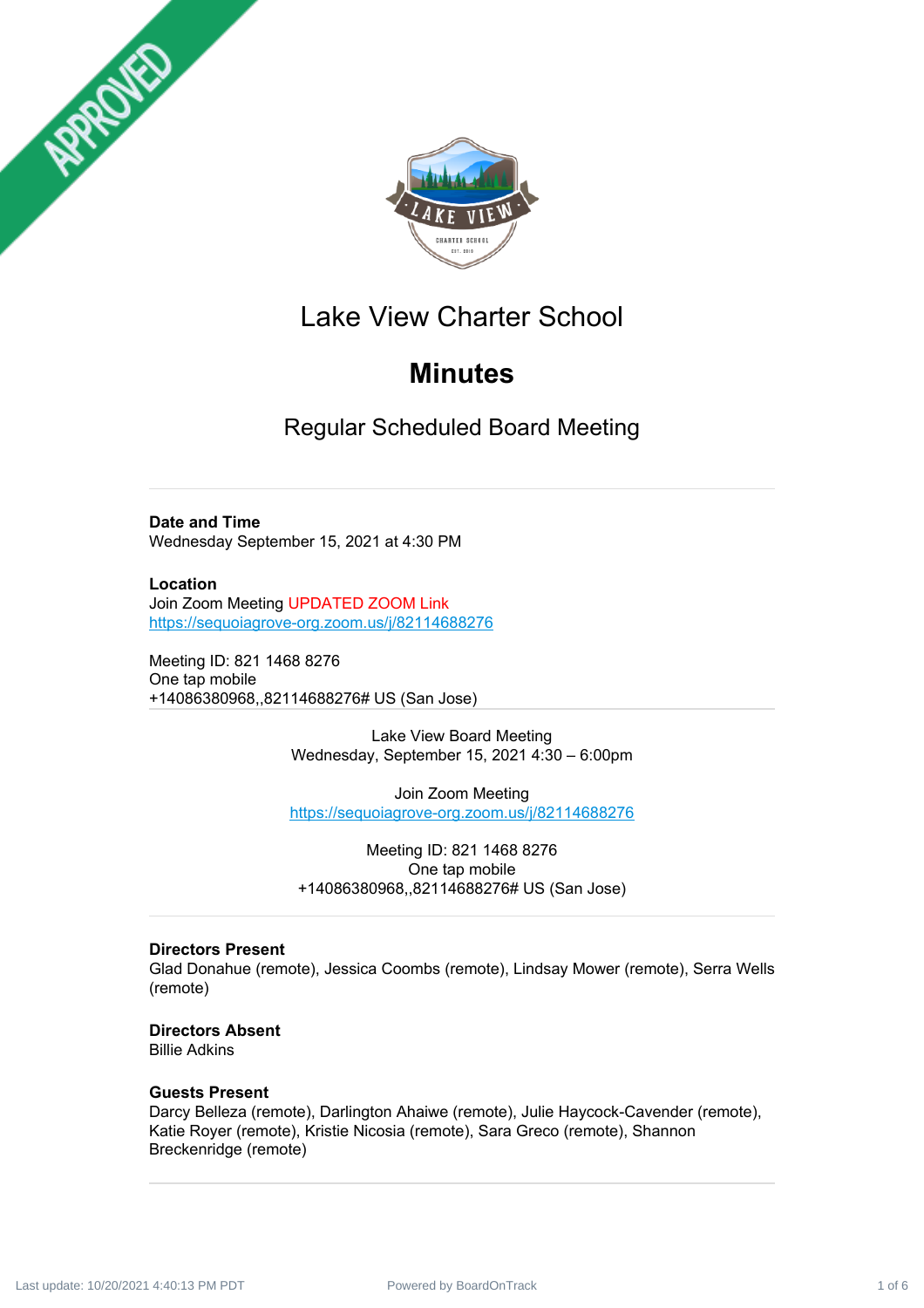# **I. Opening Items**

# **A. Record Attendance**

## **B. Call the Meeting to Order**

Lindsay Mower called a meeting of the board of directors of Lake View Charter School to order on Wednesday Sep 15, 2021 at 4:31 PM.

# **C. Approval of the Agenda**

Jessica Coombs made a motion to approve the Agenda. Lindsay Mower seconded the motion.

The board **VOTED** to approve the motion.

**Roll Call** Billie Adkins Absent Jessica Coombs Aye Lindsay Mower Aye Serra Wells Aye Glad Donahue Absent

## **D. Public Comments**

Amy J. is frustrated that school started and her students didn't have all curriculum. She feels the high school counselor should have reached out sooner.

Tina Bradley is irritated with SPED Department.

## **E. Approve Minutes**

Glad Donahue made a motion to approve the minutes from Regular Scheduled Board Meeting on 07-21-21. Last the Court Estate Charter School - Regular Schedule Charter School - Regular Schedule Charter School - Regular Scheduled Board Meeting to Order<br>
Board Meeting to Order<br>
16, 2021 at 4:31 PM Last update: 10/20/2021 at 4

Jessica Coombs seconded the motion.

The board **VOTED** to approve the motion.

**Roll Call**

Jessica Coombs Aye Lindsay Mower Aye Billie Adkins Absent Glad Donahue Aye Serra Wells Aye

# **F. Approve Minutes**

Serra Wells made a motion to approve the minutes from Special Board Meeting on 08-04-21.

Jessica Coombs seconded the motion.

The board **VOTED** to approve the motion.

**Roll Call**

Jessica Coombs Aye Serra Wells Aye Glad Donahue Aye Billie Adkins Absent Lindsay Mower Aye

#### **G. Approve Minutes**

Lindsay Mower made a motion to approve the minutes from Special Board Meeting on 09-08-21.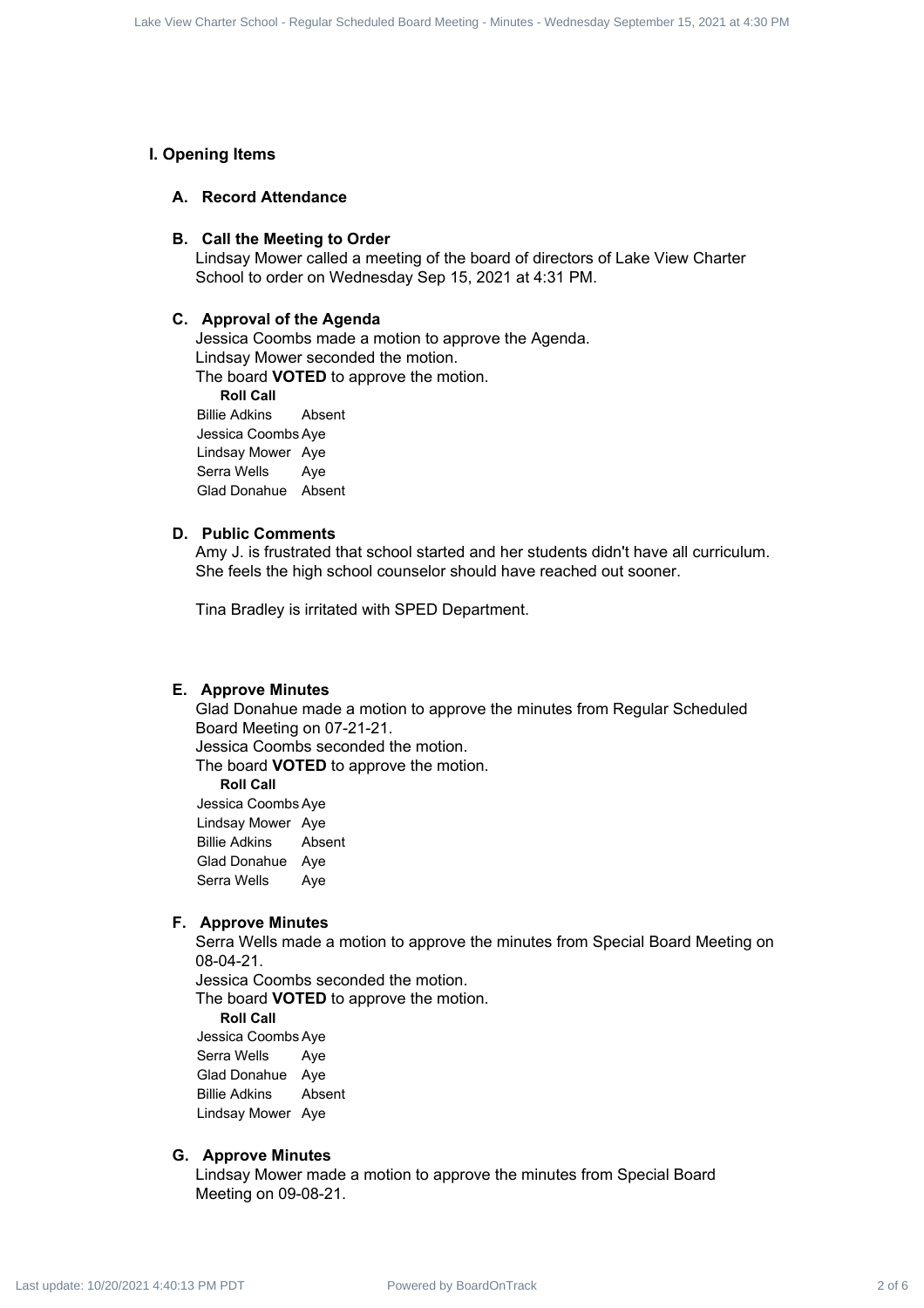Glad Donahue seconded the motion. The board **VOTED** to approve the motion. **Roll Call** Billie Adkins Absent Serra Wells Aye Jessica Coombs Aye

Lindsay Mower Aye Glad Donahue Aye

# **H. Executive Director's Report**

Julie Haycock-Cavender presented the *Executive Director's Report.*

- Students went back to school August 16th.
- Adventure Academy for TK-8th Grade Students
- Synchronous and Live learning opportunities
- CA Cadet Corps- leadership opportunity for 7th-12th grade students
- High School Programs presented by Shannon Breckenridge- Concurrent and Dual Enrollment with Yuba College, Career Technology Education
- Assessment Update with Kristie Nicosia
- Enrollment- currently 611 students are enrolled
- Ordering Updates with Stephanie Terrell
- Community Partners (formerly vendors) Onboarding
- COVID-19 Updates for Staff

# **II. Finances**

## **A. July - August Financials**

Glad Donahue made a motion to approve the July- August Financials. Jessica Coombs seconded the motion. Darlington Ahaiwe presented the July- August Financials. The board **VOTED** to approve the motion. Last view State 3 state from the matrix and the minutes - Regular Schedule Board Meeting - Regular Scheduled Scheduled Board Meeting - Minutes - Regular Scheduled Board Meeting - Minutes - Wednesday Scheduled Board Meetin

**Roll Call**

Glad Donahue Aye Lindsay Mower Aye Billie Adkins Absent Jessica Coombs Aye Serra Wells Aye

### **B. ESSER III Funding**

Darcy Belleza presented an update on ESSER III Funding.

#### **C. Carryover of Sick Time**

Lindsay Mower made a motion to approve the Carryover of Sick Time Form. Serra Wells seconded the motion. Julie Haycock-Cavender presented the Carryover of Sick Time Form. The board **VOTED** to approve the motion.

**Roll Call**

Jessica Coombs Aye Billie Adkins Absent Glad Donahue Aye Lindsay Mower Aye Serra Wells Aye

# **III. Operations**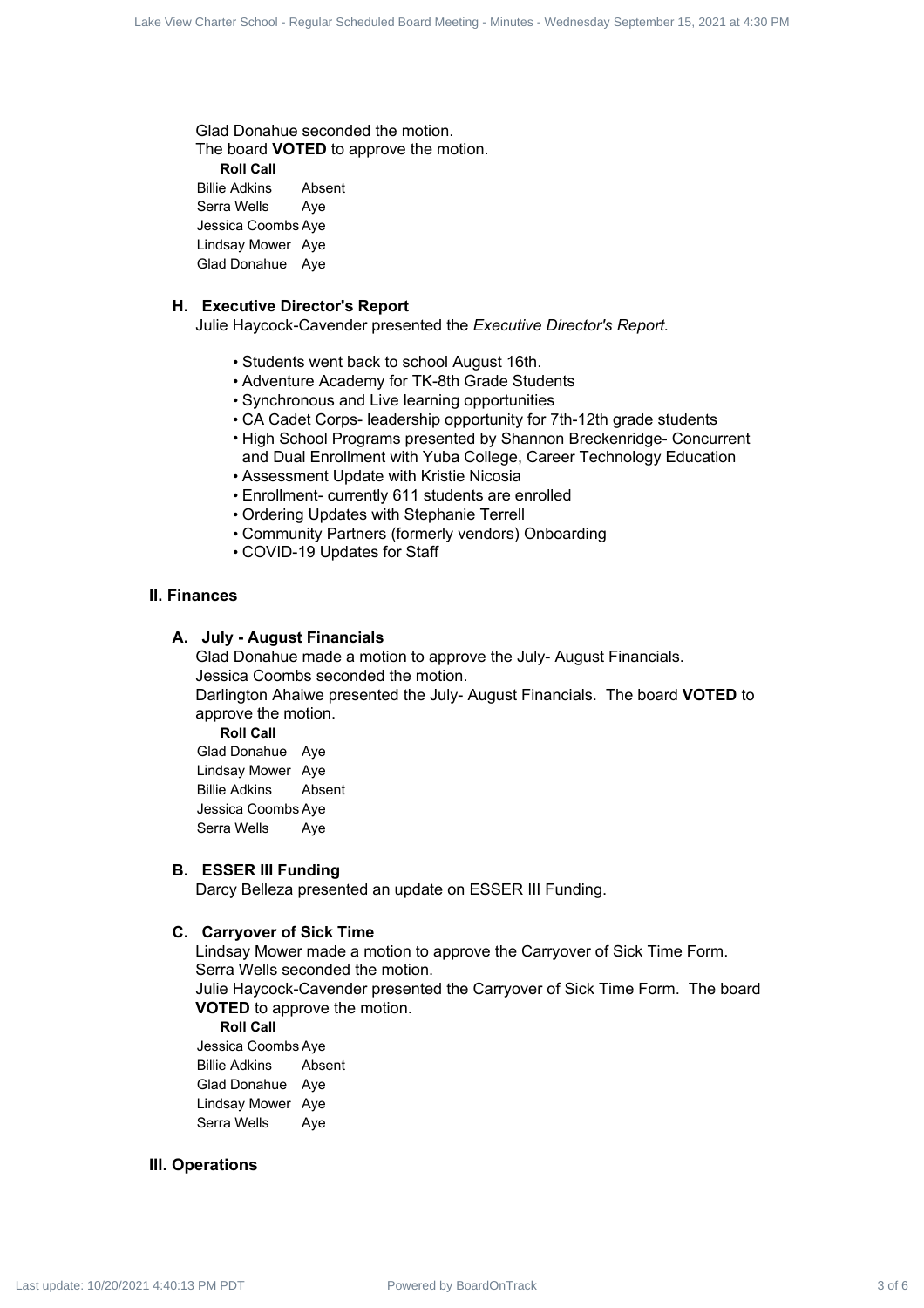## **A. Teacher Evaluations**

Jessica Coombs made a motion to approve the Teacher Evaluations. Lindsay Mower seconded the motion. Julie Haycock-Cavender presented the Teacher Evaluation. The board **VOTED** to approve the motion.

**Roll Call** Lindsay Mower Aye Glad Donahue Aye Jessica Coombs Aye Billie Adkins Absent Serra Wells Aye

# **B. Teacher Contract**

Glad Donahue made a motion to approve the Teacher Contract. Serra Wells seconded the motion. Julie Haycock-Cavender presented the Teacher Contract. The board **VOTED** to approve the motion. **Roll Call** Lindsay Mower Aye Serra Wells Aye Billie Adkins Absent Glad Donahue Aye Lake You Care Estimal - Spot Extends 4 of 6 Lake View Charter School - Regular Contract 5 And the Charter School - Regular Scheduled Board Meeting - Minutes - Wednesday September 15, 2021 at 4:30 PM Last update: 10/2021 a

Jessica Coombs Aye

# **C. Over 5 Students Supplemental Contract**

Lindsay Mower made a motion to approve the Over 5 Students Supplemental Contract.

Serra Wells seconded the motion.

Julie Haycock-Cavender presented the Over 5 Students Supplemental Contract. The board **VOTED** to approve the motion.

**Roll Call** Lindsay Mower Aye Serra Wells Aye Billie Adkins Absent Glad Donahue Aye Jessica Coombs Aye

## **IV. Governance**

#### **A. Governing Board Executive Order**

Julie Haycock-Cavender presented the Governing Board Executive Order. Staff will send Governing Board members further instruction before the next regular schedule board meeting.

#### **B. Upcoming Compliance Items**

Julie Haycock-Cavender presented the Upcoming Compliance Items.

#### **C. Board Member Nomination: Sara Rose Bonetti**

Glad Donahue made a motion to approve the Board Member Nomination: Sara Rose Bonetti and her representation on the Sequoia Grove Charter Alliance Board.

Serra Wells seconded the motion.

Sara Rose Bonetti would like to be considered to represent Lake View on the Sequoia Grove Charter Alliance Board. The board **VOTED** to approve the motion.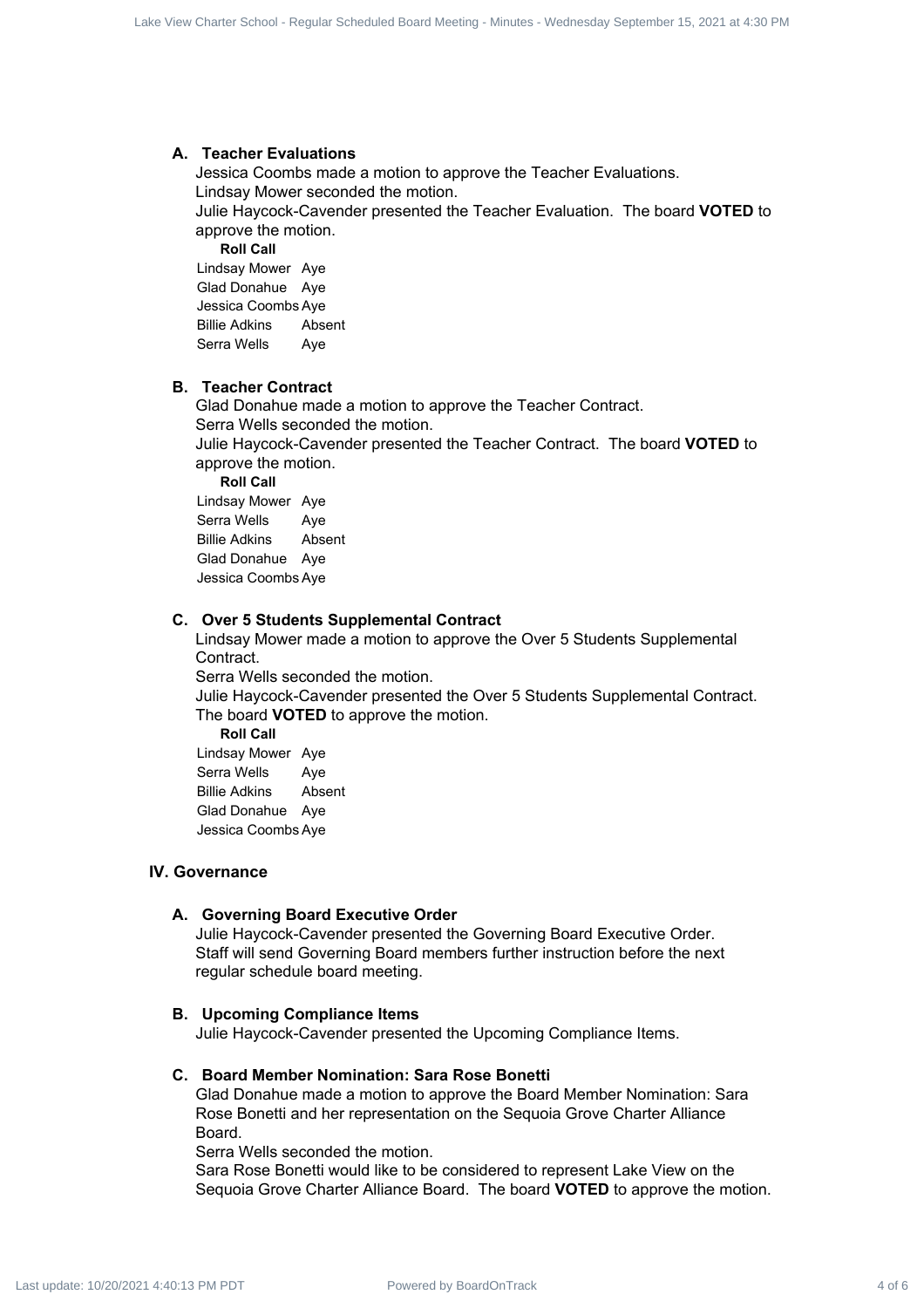# **Roll Call** Serra Wells Aye Billie Adkins Absent Glad Donahue Aye Jessica Coombs Aye Lindsay Mower Aye

## **V. Closing Items**

#### **A. Board of Director's Comments & Requests**

Julie Haycock-Cavender will address the questions the public had at the meeting tonight and share solutions/information with the Governing Board.

Glad Donahue asked about last year's MDIP (Multicultural Diversity and Inclusion Program). Julie Haycock-Cavender explained our DIG program, Diversity, Inclusion and Growth.

## **B. Announcement of Next Regular Scheduled Board Meeting**

Lindsay Mower announced the Next Regular Scheduled Board Meeting is October 20, 2021 at 4:30 PM.

#### **C. Adjourn Meeting**

Lindsay Mower made a motion to adjourn meeting. Glad Donahue seconded the motion. The board **VOTED** to approve the motion. **Roll Call** Billie Adkins Absent Lindsay Mower Aye Jessica Coombs Aye Serra Wells Aye Glad Donahue Aye There being no further business to be transacted, and upon motion duly made, seconded and approved, the meeting was adjourned at 4:54 PM.

Respectfully Submitted, Lindsay Mower

Prepared by: Katie Royer

Noted by:

# Board Secretary

Public Comment Rules: Members of the public may address the Board on agenda or non-agenda items through the teleconference platform, Zoom. Zoom does not require the members of the public to have an account or login. Please either utilize the chat option to communicate to the administrative team of your desire to address the Board or simply communicate orally your desire to address the Board when the Board asks for public comments. Speakers may be called in the order requests are received. Comments are limited to 2 minutes each, with no more than 15 minutes per single topic. If a member of the public utilizes a translator to address the Board, those individuals are allotted 4 minutes each. If the Board utilizes simultaneous translation equipment in a manner that allows the Board to hear the translated public testimony simultaneously, those individuals Lake track 5 and 2000 Meeting 6 Meeting of Meeting Scheduled Board Charter Scheduled Board Meeting - Regular Scheduled Board Meeting - Minutes - Wednesday Scheduled Board Meeting - Minutes - Wednesday Scheduled Board Meet